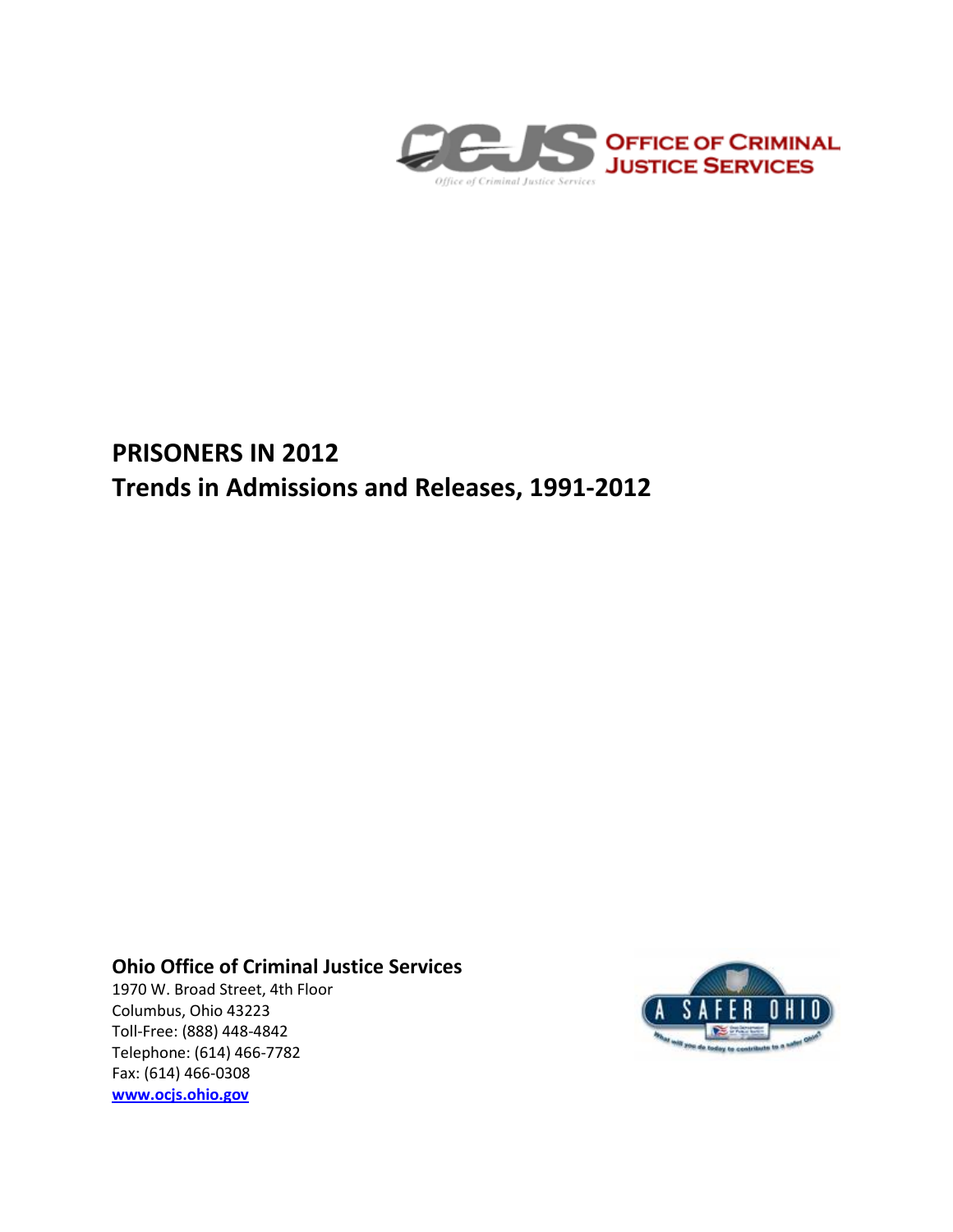### **Prisoners in 2012: Trends in Admissions and Releases, 1991-2012**

In December 2013, the Bureau of Justice Statistics released the bulletin, *Prisoners in 2012*: Trends in Admissions and Releases, 1991-2012. This annual report highlights characteristics of the nation's prison population. The following summarizes some key findings of the report, with emphasis on Ohio data wherever possible.

#### **Prison population**

- The U.S. prison population has declined for the 3rd straight year from, 1,599,000 at yearend 2011 to 1,570,400 at yearend 2012 (down 1.8 percent). In 2009, prison releases exceeded admissions for the first time in more than 31 years, beginning the decline in total yearend prison population.
	- o Ohio experienced a 0.2 percent decrease in the prison population, from 50,964 at the end of 2011 to 50,876 at the end of 2012. Ohio ranked 7th of all states in total prison population.
- The rate of imprisonment at the end of 2012 was 480 sentenced inmates per 100,000 U.S. residents.



o At the end of 2012, Ohio's rate of imprisonment was 440 inmates per 100,000 residents.

Source: *BJS Corrections Statistical Analysis Tool (CSAT) – Imprisonment Rates 1978 - 2012*

- In 2012, the number of admissions to state and federal prison in the U.S. was at its lowest since 1999. Overall, both prison admissions and releases nationwide have declined (down 9.2% and 7.8% respectively since 2011). The number of releases from U.S. prisons in 2012 exceeded that of admissions for the fourth consecutive year, contributing to the overall decline in the total U.S. prison population.
	- o Ohio has also experienced a decrease in both the number of prison admissions and releases (down 2.8% and 5.6% respectively).
	- o States reported an increase of 6.5% percent in unconditional releases and a decrease of 14.0% in conditional releases.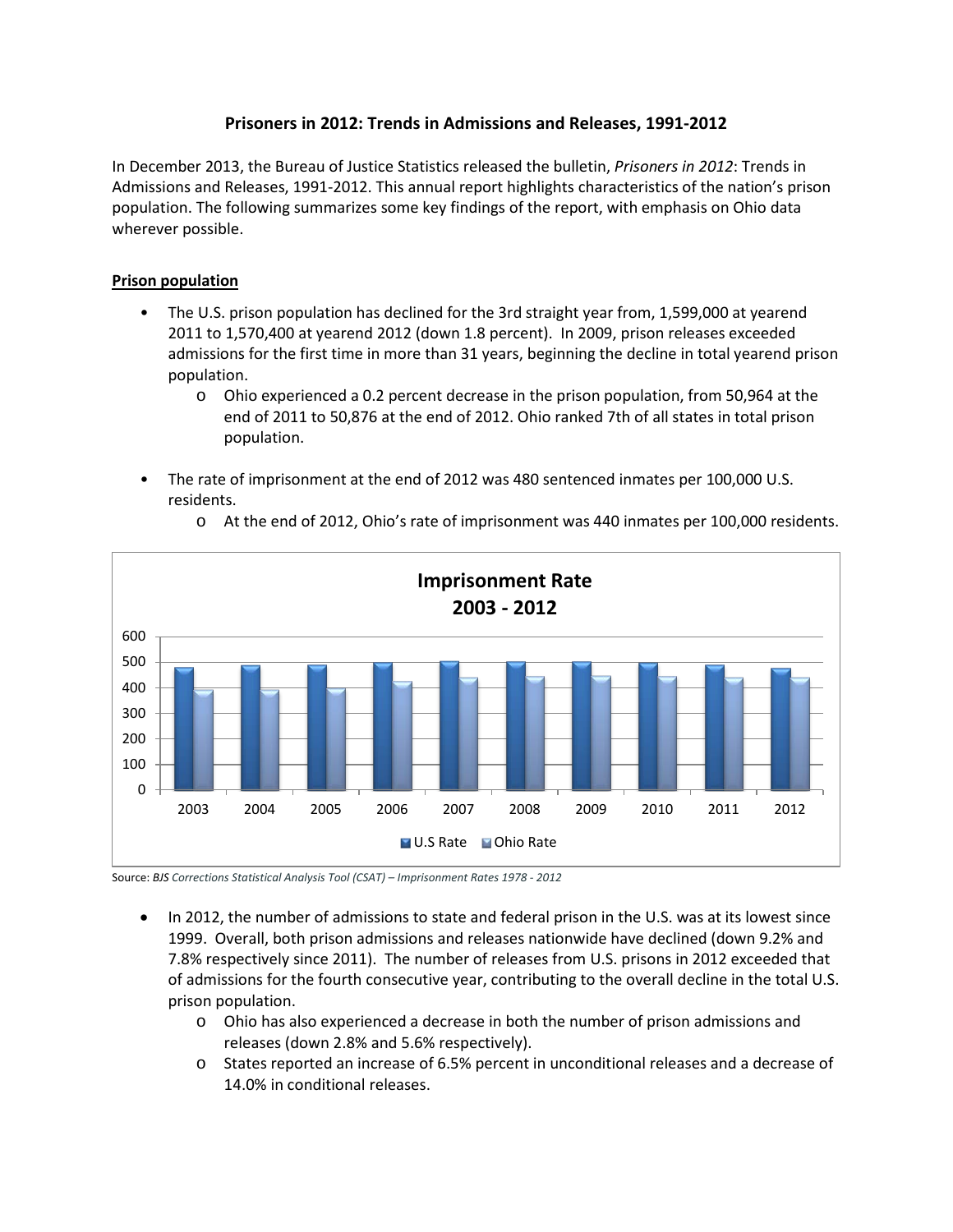

Source: *BJS Corrections Statistical Analysis Tool (CSAT) – Prison Admissions 1978-2012 and Prison Releases 1978-2012*





Source: *BJS Corrections Statistical Analysis Tool (CSAT) – Male Prison Admissions 1978-2012 and Male Prison Releases 1978-2012*

Source: *BJS Corrections Statistical Analysis Tool (CSAT) – Female Prison Admissions 1978-2012 and Female Prison Releases 1978-2012*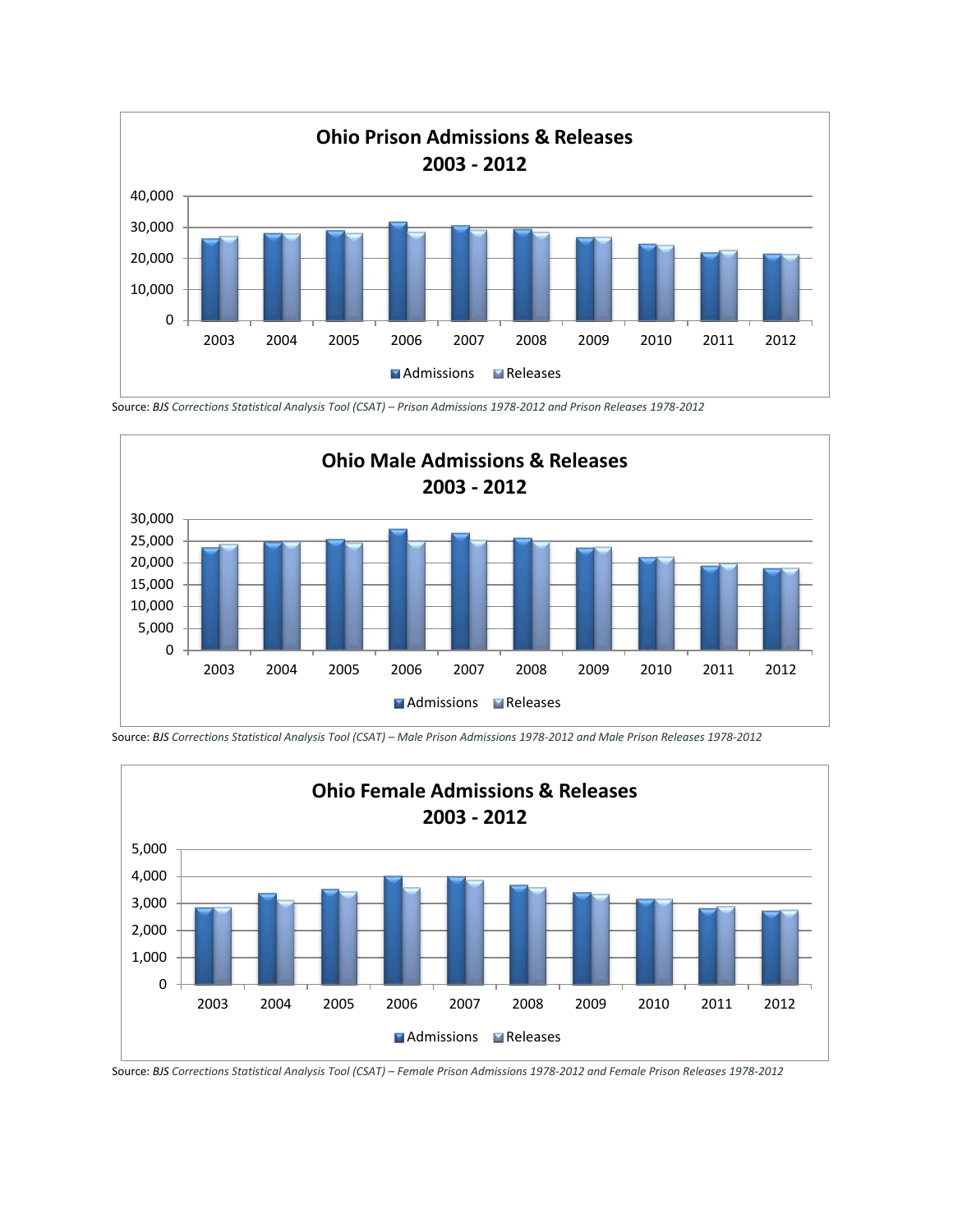- At the end of 2012, the Federal prison system was operating at 37.3 percent over capacity. In addition, 20 states, including Ohio, were operating at or above their highest capacity.
	- o At the end of 2012, Ohio prisons were operating at 18.4 percent over capacity.

#### **Prisoner demographics**

- By the end of 2012, women accounted for 6.9 percent of all prisoners. The imprisonment rate for sentenced females in 2012 was 63 per 100,000 population. For sentenced males, the imprisonment rate was 14 times higher, at 910 per 100,000 population.
	- o In Ohio, women accounted for 7.6 percent of all prisoners. The imprisonment rate for sentenced females in 2012 was 65 per 100,000 population. For sentenced males, the imprisonment rate was 13 times higher, at 832 per 100,000 population.



Source: *BJS Corrections Statistical Analysis Tool (CSAT) – Female Imprisonment Rate 1978-2012*



Source: *BJS Corrections Statistical Analysis Tool (CSAT) – Male Imprisonment Rate 1978-2012*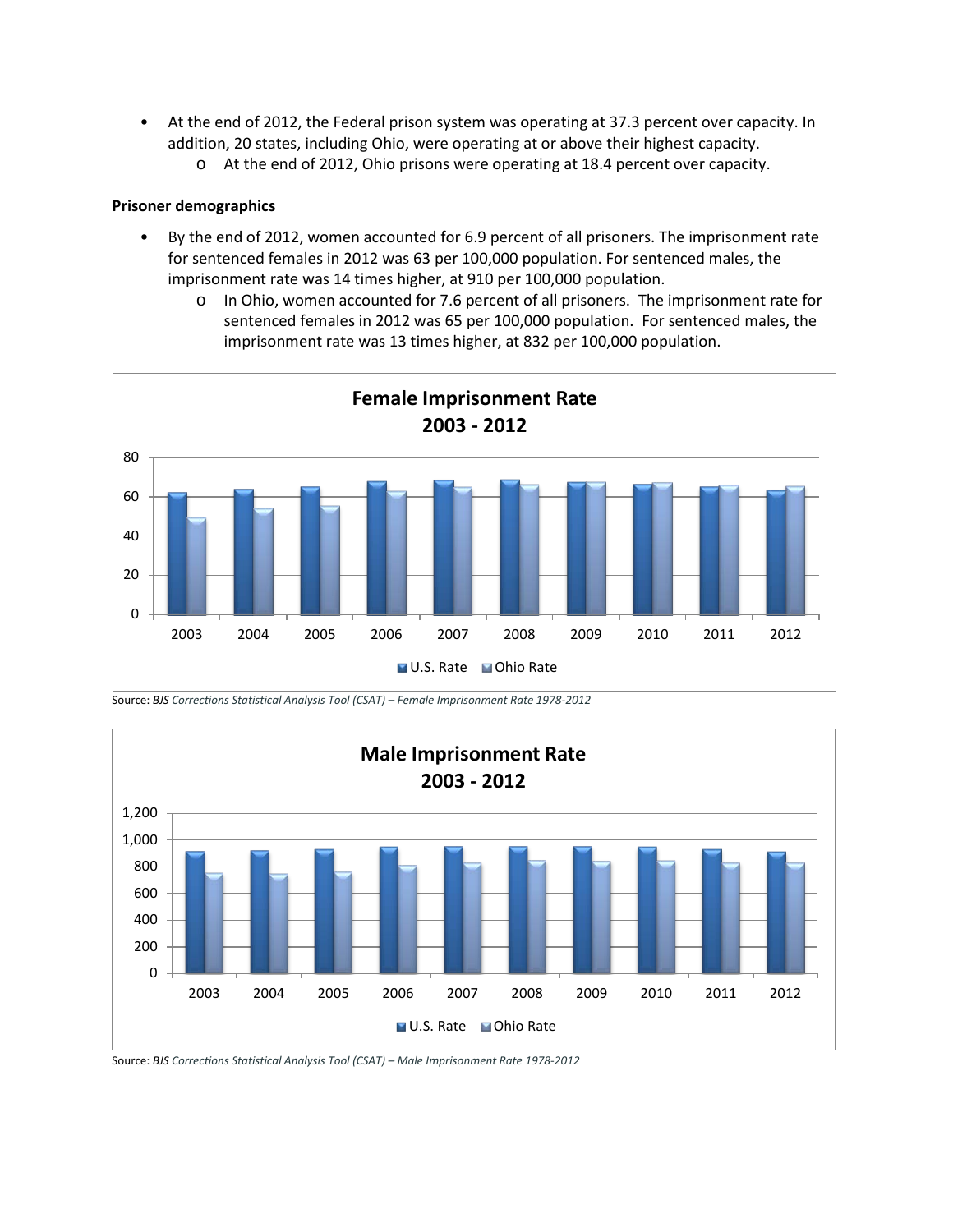• Nationwide, the number of female prisoners decreased 2.3 percent during 2012. The number of male prisoners decreased 1.7 percent.



o In Ohio, the number of female prisoners decreased 0.9 percent from 2011 to 2012, while the number of males decreased 0.1 percent during this time.

Source: *BJS Corrections Statistical Analysis Tool (CSAT) – Female Yearend Custody Population 1999-2012*



Source: *BJS Corrections Statistical Analysis Tool (CSAT)* – *Male Yearend Custody Population 1999-2012*

- Nationwide, from 2003 to 2012, the average annual rate of growth for state female inmates averaged 0.6 percent, whereas the average rate of increase for male inmates was 0.4 percent.
	- o Ohio has averaged a 3.4 percent increase in female inmates from 2003 to 2012, compared to an average rate of 1.2 percent for male prisoners during the same time period.